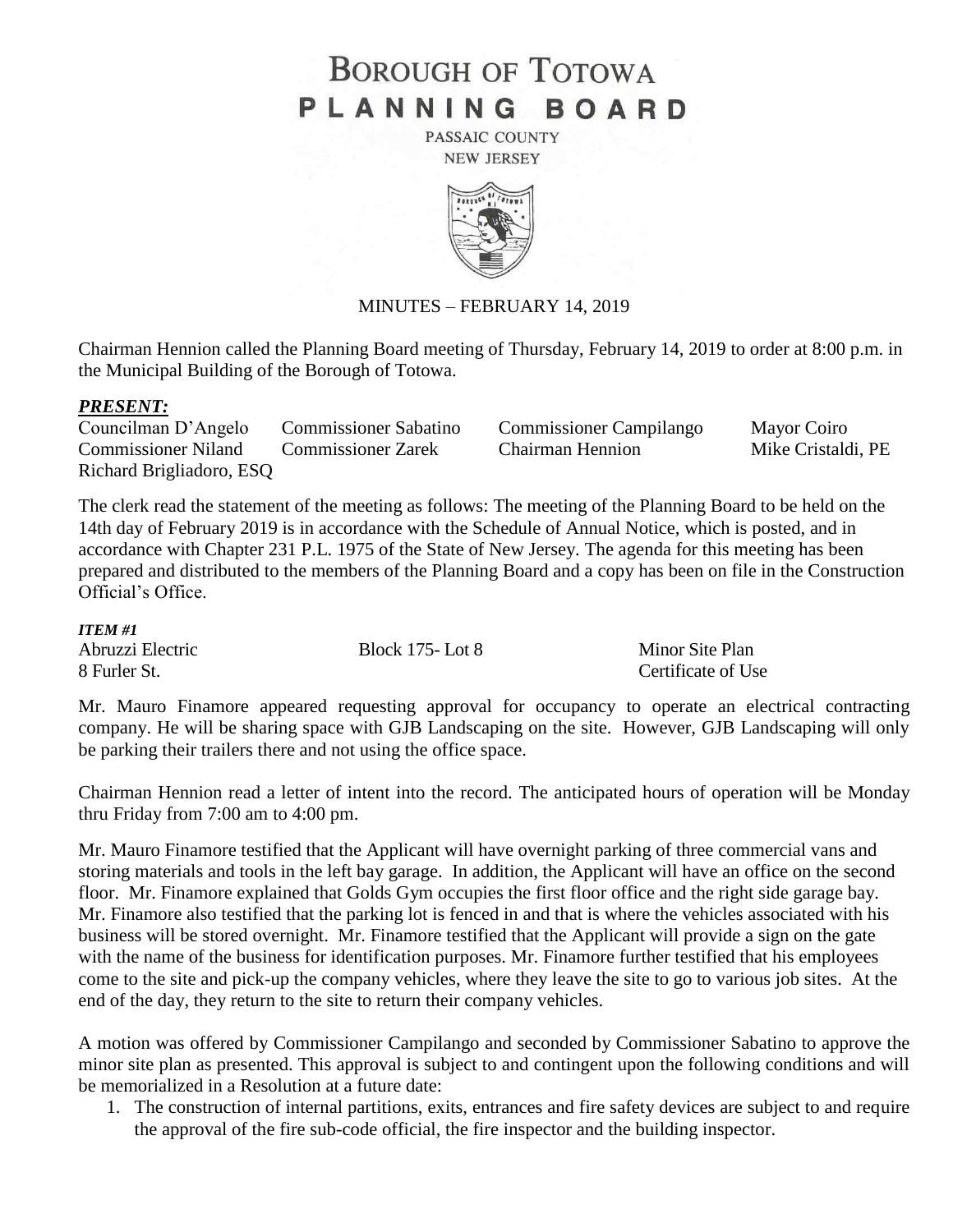## PLANNING BOARD MEETING FEBRUARY 14, 2019 MINUTES CONTINUED PAGE 2

- 2. The applicant will supply the Chief of Police with an emergency contact list and will also obtain the approval of the Police Chief in regards to all alarms and security devices.
- 3. There will be no outside storage of equipment or materials with the exception of vehicles associated with the contracting business.
- 4. The applicant will comply with the Totowa Sign Ordinance. Sign approval is hereby granted to permit the Applicant to install a sign on the fence gate.

Seven agreed to a roll call vote… 7-0

| <b>ITEM #2</b>      |                    |                    |
|---------------------|--------------------|--------------------|
| Sombrero Tacoria    | Block 105 - Lot 12 | Minor Site Plan    |
| 326-328 Union Blvd. |                    | Certificate of Use |

Mr. Alvaro Chaljub appeared requesting occupancy of approximately 2,000 sq. ft. to open a take-out food restaurant at this location. Mr. Chaljub indicated that food items for sale will include, but are not limited to, tacos, quesadillas, burritos, hot dogs, salads, and natural juices.

Chairman Hennion read a letter of intent into the record. The anticipated hours of operation will be Sunday through Thursday from 11:00 a.m. to 10:00 p.m. and on Friday and Saturday from 11:00 a.m. to 11:00 p.m. There will be two full-time employees including Mr. Chaljub and his wife along with four part-time employees.

Mr. Alvaro Chaljub testified that the business consists of both take-out and delivery service. However, there are a few tables inside for food consumption within the store. Mr. Chaljub also stated that the food truck will be parked in the rear of the property when it is not being utilized. In addition, the Applicant will also sell merchandise related to the business such as t-shirts, hats, keychains and other similar souvenir type of accessories which will include the Applicant's name and logo.

The Applicant intends to replace the Santoro's Italian Market sign with a sign reflecting the name of the new business "The Sombrero Tacoria" with a logo. The Applicant stipulated that the sign color will conform to the Ordinance requirements. The sign will also be substantially the same size as the previous signage.

A motion was offered by Commissioner Campilango and seconded by Commissioner Sabatino to approve the minor site plan as presented. This approval is subject to and contingent upon the following conditions and will be memorialized in a Resolution at a future date:

- 1. The construction of internal partitions, exits, entrances and fire safety devices are subject to and require the approval of the fire sub-code official, the fire inspector and the building inspector.
- 2. The applicant will supply the Chief of Police with an emergency contact list and will also obtain the approval of the Police Chief in regards to all alarms and security devices.
- 3. There will be no outside storage of equipment or materials.
- 4. The applicant will comply with the Totowa Sign Ordinance.
- 5. All previously approved conditions will remain in effect.

Six agreed to a roll call vote… 6-0

# *ITEM #3*

Draft Ordinance to Amend the Code of the Borough of Totowa, Chapter 415 Entitled "Zoning and Land Use," Part 4, "Zoning" Article XV, Establishment of Districts," Section 121, "Zoning Map & Schedules".

Planning Board Attorney provided an overview of the draft ordinance. Planning Board members discussed and determined that Ordinance No. 02-2019 is consistent with the Master Plan as amended with revisions through March 22, 2018 and September 13, 2018.